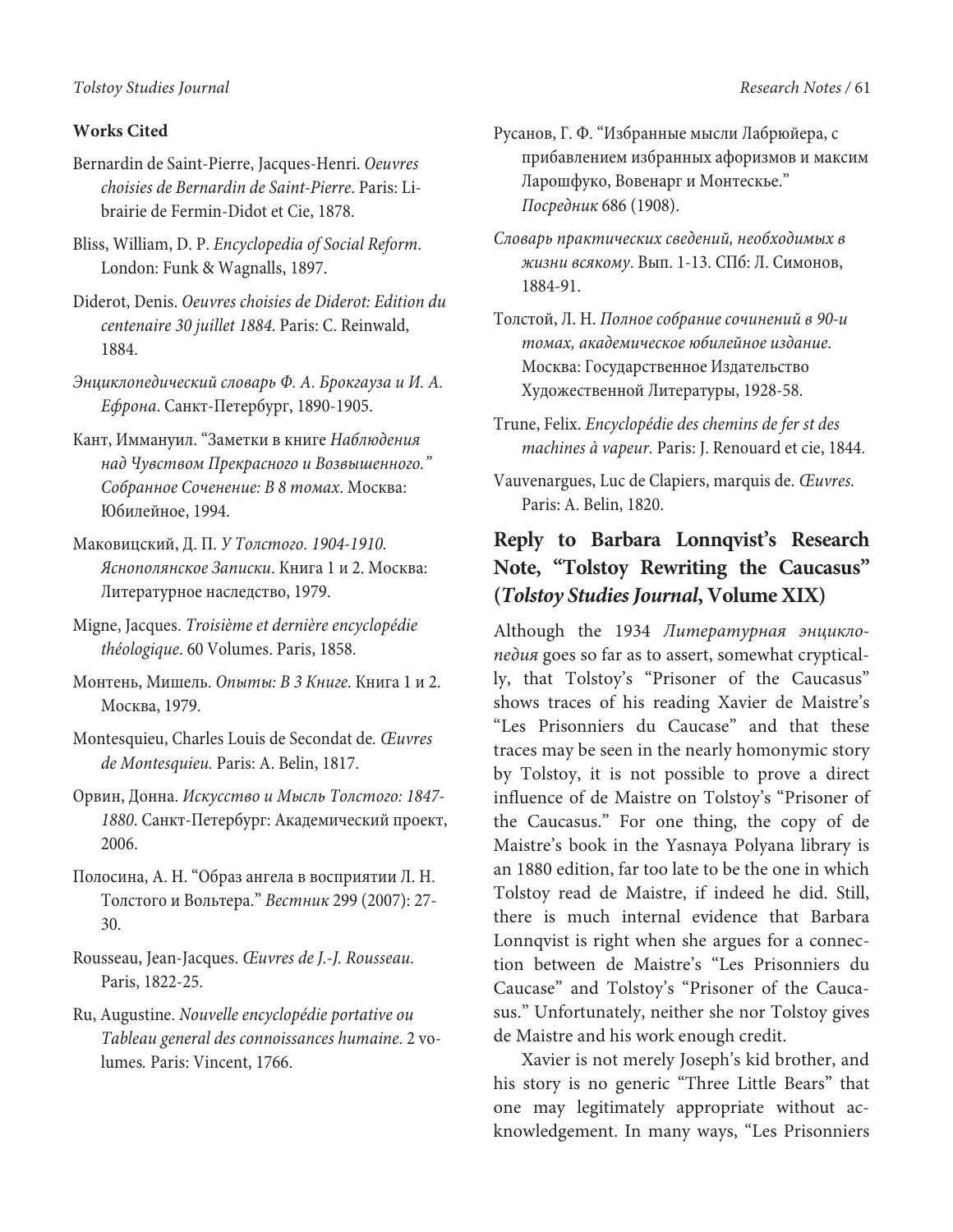du Caucase" is a ground-breaking work in its own right, and, although it may seem slightly sacrilegious to say so in Tolstoy Studies Journal, it is more successful than Tolstoy's own story in achieving the clarity of style and wide accessibility that Tolstoy was seeking in his "Prisoner of the Caucasus" almost fifty years after de Maistre wrote his.

Xavier de Maistre was born in Chambéry in 1763. His eldest brother, Joseph, was his godfather. As can be seen through their voluminous correspondence, the ties between the brothers remained close, and each supported the other in different ways. For example, while Xavier was still in military service, Joseph saw to the publication of several of Xavier's most influential works. Xavier collaborated in the writing of Joseph's Soirées de St. Petersburg and was in fact responsible for the much-appreciated opening description of the boat trip on the Neva.

In 1781, when he was eighteen, Xavier joined the Sardinian army, a career choice that was initially not very taxing. In 1784, he was able to participate in one of the world's first balloon ascensions,<sup>1</sup> both for the adventure and because of what was to become a lifelong interest in physics and chemistry.<sup>2</sup> He read widely during some rather dull provincial garrison years and was involved in at least one duel over political matters in early 1790, which resulted in his being confined to quarters for forty-two days. De Maistre's first and most famous work, the "Voyage autour de ma chambre," although partly conceived before this house arrest, took shape during this period (particularly the "rose" and "white" chapters) and was completed in far more serious circumstances well after his return to liberty.

Xavier continued to serve as an officer of the Sardinian army and saw combat before the armistice signed by King Victor Amédée III in April 1796 and the abdication of his son, Charles Emmanuel IV, in December 1796. Charles Emmanuel was restored to the throne by Suvorov, but when Paul I withdrew Russian support from the Sardinians and recognized Austria's claim to Piedmont, Xavier preferred to serve the Russians rather than the Austrians and joined the Russian forces in their Swiss campaign.<sup>3</sup> He was initially in the suite of Prince Bagration (whose portrait he painted) and then with his protector Suvorov, whom he accompanied back to Russia. There, Suvorov soon died, reputedly in Xavier's arms, on May 18, 1800.<sup>4</sup>

Already recognized by Bagration and Suvorov and their circles as a talented artist, and blocked in his military ambitions by the fall of Suvorov, Xavier turned to portrait painting to earn a living during his first years in Russia. Princess Shakhovskaia helped him find clients. Despite the dubious social status of painters, Xavier—who was by Russian reckoning a count—was received in Russian Society and frequented the Pushkins' house as a welcome guest.<sup>5</sup>

His brother Joseph arrived in St. Petersburg in 1803 as the envoy of the new king of Sardinia, Victor Emmanuel I. Several years later, Joseph obtained for Xavier the position of director of the new Admiralty Library, a post that he held from 1805 to 1810. In 1810, however, Xavier returned to active duty in the Russian army in the Caucasus. There were several reasons for this decision: fears about the somewhat precarious status of the library, the jealousy of other Sardinians in Russian service, and the problematic status of his courtship of a much younger princess, a lady in waiting to the Empress, which was considered inappropriate in high circles. He remained on active service as a Russian officer until after the fall of Napoleon.<sup>6</sup>

During his convalescence from a wound received in a battle with the Turks in the Caucasus, Xavier recorded ethnographic data and statistics on Georgia.<sup>7</sup> While subsequently accompanying his commanding general in his travels through Georgia, he continued to observe customs, religious observances, costumes, and landscapes,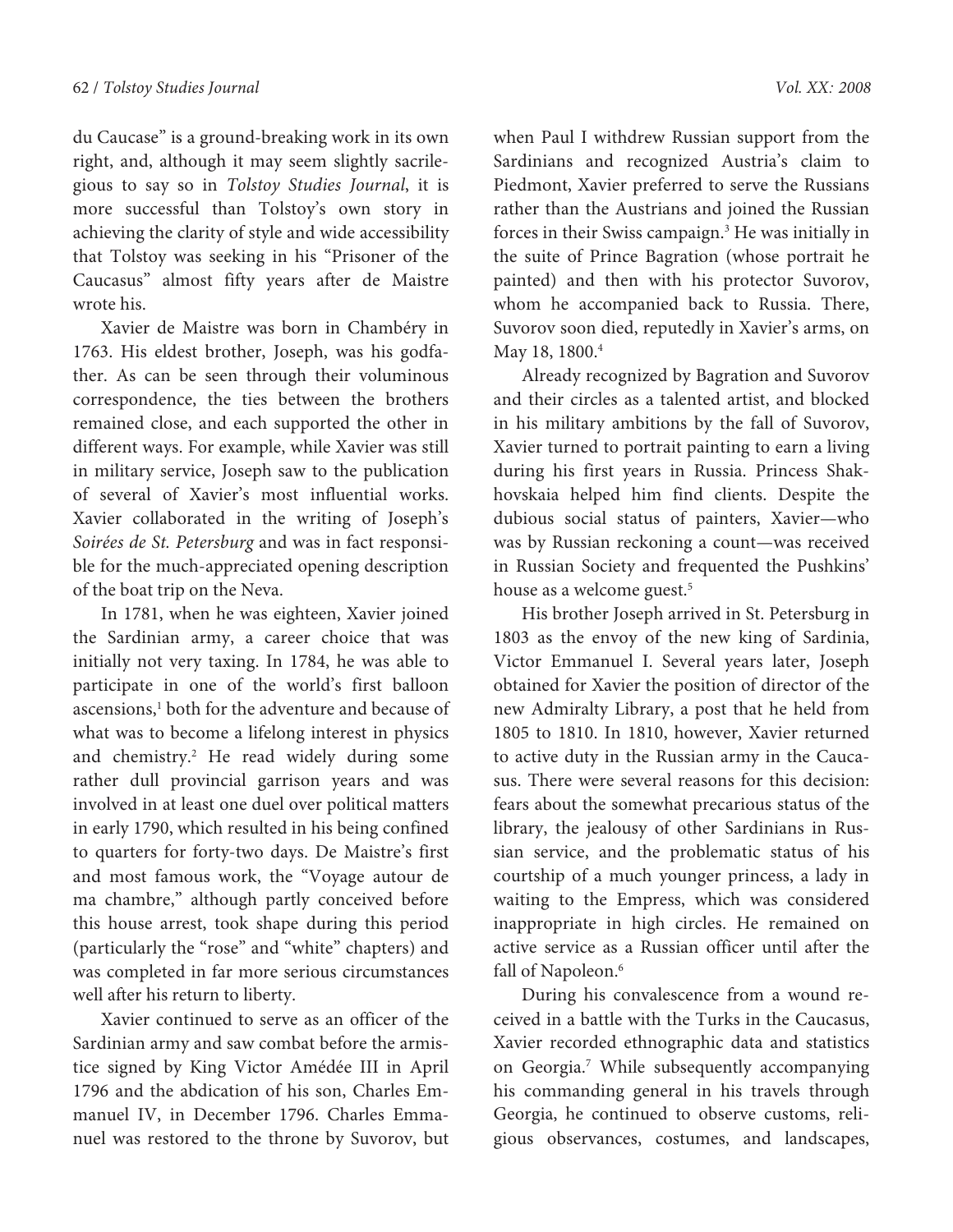some of which he recorded in drawings as well as in words. He also heard his compatriot, General Delpozzo, commandant of Vladikavkaz, recount his experiences as a captive of the Chechens. Delpozzo's ordeal and Xavier's own experience of the Caucasus provide the basic background and plot of Xavier's "Les Prisonniers du Caucase," one of the two Russian stories that he published in 1824-25. In 1813, during a brief leave, he was finally able to marry Princess Sophia Zagriatskaia. Rather unexpectedly for them both, she then came into a comfortable fortune on the sudden death of her brother.

The Russian tradition of Caucasian prisoners begins of course with Pushkin's "Prisoner of the Caucasus." Far too much has been made of Xavier de Maistre's possible influence on Pushkin's verse tale. A number of critics, both Russian and Western, have speculated not only that Pushkin must have read de Maistre's "Les Prisonniers du Caucase" before writing his own "Prisoner of the Caucasus," but also that Pushkin had been directly influenced by de Maistre's work. For example, in a 1934 article published in a Festschrift in honor of the 40-year jubilee of academician A. S. Orlov, A. I. Nekrasov states that "It is probable that Pushkin had read this work by Xavier de Maistre, which served as a stimulus for the creation of his own work" (Некрасов 163). Nekrasov goes on to declare: "Pushkin could certainly have known this work in 1820, or even earlier. Xavier de Maistre's popularity in Russian society was so great that Pushkin positively could not have not known his works." Nekrasov also notes both that Xavier de Maistre was acquainted with the Pushkins<sup>8</sup> and that he had painted a portrait miniature of the poet's mother (163).

Although Pushkin was about six when that portrait was done, it is certainly probable that the adult poet did know both de Maistre's "Voyage autour de ma chambre" and "Le Lépreux de la Cité d'Aoste" (the latter being one of the texts published first in St. Petersburg in 1811 by Joseph

de Maistre while his brother was still serving in the Russian army).<sup>9</sup> But, it is nevertheless not possible for Pushkin to have read de Maistre's "Les Prisonniers du Caucase," even in manuscript, before he wrote his own "Prisoner."

Though a number of sources give 1815 as the first publication of "Les Prisonniers du Caucase" and its companion piece, "La Jeune Sibérienne,"<sup>10</sup> which would have made the influence possible, this date is contradicted by the letter written by Xavier de Maistre to his sister Eulalie on January 11, 1819, wherein he describes the current status of the then far from finished "Les Prisonniers du Caucase" and "La Jeune Sibérienne."<sup>11</sup>

I have several things already started that I can finish in a few months.<sup>12</sup> I have three little pieces sketched out. The first one is the story of an officer who is a prisoner of Caucasian bandits. It is an unusual and terrible subject, without women and without love (finally!…). The second is the story of a young woman who journeyed a thousand leagues on foot from the depths of Siberia to ask for a pardon for her father—and she got it; also no love. Madame Cottin wrote a false and rather bad novel on this subject, that calumniates the sublime character of the heroine...<sup>13</sup> All three subjects are true, and I have added almost nothing. (Lettres inédites 1106)

Another problem sometimes raised regarding the dating of "Les Prisonniers du Caucase" has to do with de Maistre's status as Pushkin's "unclein-law." When he married Sofia Zagriatskaia in February 1813, he was fifty. Though much younger than de Maistre, Sofia was the aunt of Natalia Nikolaievna Goncharova (1812-63), Pushkin's future wife. But Natalia Goncharova and Pushkin were wed only in 1831. At the time of Pushkin's composition of his "Prisoner of the Caucasus," Natalia was about eight and nowhere in the picture.<sup>14</sup>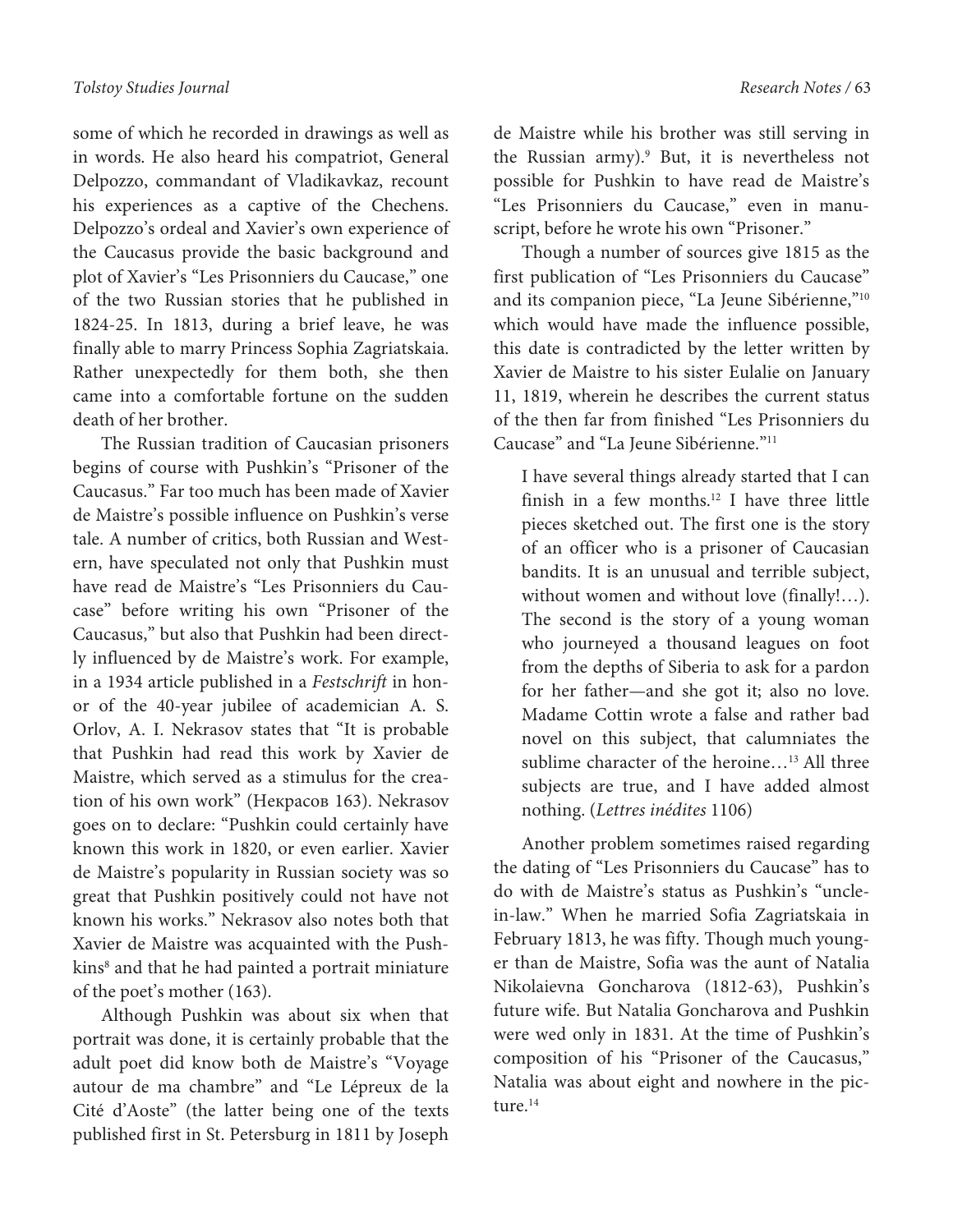If de Maistre's "Les Prisonniers du Caucase" had any influence on Pushkin, it would not have been through "Prisoner of the Caucasus" but rather as a stylistic influence on the lucid prose works to which Pushkin turned much later. Unlike de Maistre's "Voyage autour de ma chamber"—which is charming and marked by sentiment—"Les Prisonniers du Caucase" is not an agreeable armchair voyage.<sup>15</sup> There is not the slightest trace of Byronism. The plot is quite harsh with occasional comic moments and a sense of irony. De Maistre's claim to "truth" and authenticity is justified not only because the tale is based on actual occurrences,<sup>16</sup> but also because of the limpidity of the language, the limiting of description to elements that play a direct role in the events of the plot, the refusal of heightening and embellishment, and the rejection of all the devices and clichés of Romanticism that were to dominate Russian visions of the Caucasus for more than another decade. "Les Prisonniers du Caucase," with its clarity of language, directness of depiction, and focus on a youth who is one of "the people," successfully realized many of the goals which Tolstoy set himself forty-seven years later, but which Tolstoy failed to achieve, paradoxically because of his ideological commitment to a style which was in fact less "direct" and "immediately accessible" than de Maistre's.<sup>17</sup>

Both authors concentrate on the movement of their stories and subordinate description to it. Tolstoy, however, indulges in more description of clothing, which has the effect of emphasizing the exoticism of the mountaineers,<sup>18</sup> although he does try to "familiarize' the language he uses to describe these unusual items of attire. He also uses similes and metaphors, some quite clichéd, such as the wolfish grin displayed by a number of the tribesmen, whereas there is only one simile and there are no metaphors at all in "Les Prisonniers du Caucase."<sup>19</sup>

In de Maistre's story there is a bare minimum of detailed description of surroundings, except

when such details are necessary to the action. During the prisoners' trip to the aul and during the escape, there is specific and precise description of elements directly relevant to their journeys. For example, after their escape, they are hampered by snow in the high valleys: "The ground on these heights and especially in the forest was still covered with hardened snow that supported their weight during the night and a part of the morning; but towards noon, when the surface of the snow had been melted by the sun, they sank in at every step, which slowed them down a great deal" (240). This passage is typical of de Maistre's description: full of practical detail, but without the use of imagery.

In What Is Art Tolstoy lists "Prisoner of the Caucasus" as one of only two of his works that are not "bad art" (PSS 30: 163). He therefore continues to believe that it is a model for what literature should be. Good art must be universally accessible, promote brotherhood, and transmit the highest and best feelings to which humankind has risen (PSS 30: 80). Such a work must be written in a universally accessible language and style. But unlike de Maistre, Tolstoy erroneously assumes the identity of popular speech patterns with this desirable simplicity, clarity, and universal accessibility.

De Maistre's story is characterized by simplicity of vocabulary and clarity of syntax. His French is unmarked, and could (and did) provide an excellent text for several generations of young readers, although it was not specifically written with them in mind.

In contrast, the language of Tolstoy's "Prisoner of the Caucasus" is strongly marked.<sup>20</sup> These patterns include a clear preference for several kinds of inversions, most frequently the inversion of standard subject/verb order (Jahn 49, Eros  $11$ ), $^{21}$  including a very high percentage of sentences that begin with verbs, in many of which the subject is dropped altogether. The "Prisoner of the Caucasus" also tends to place adjectives after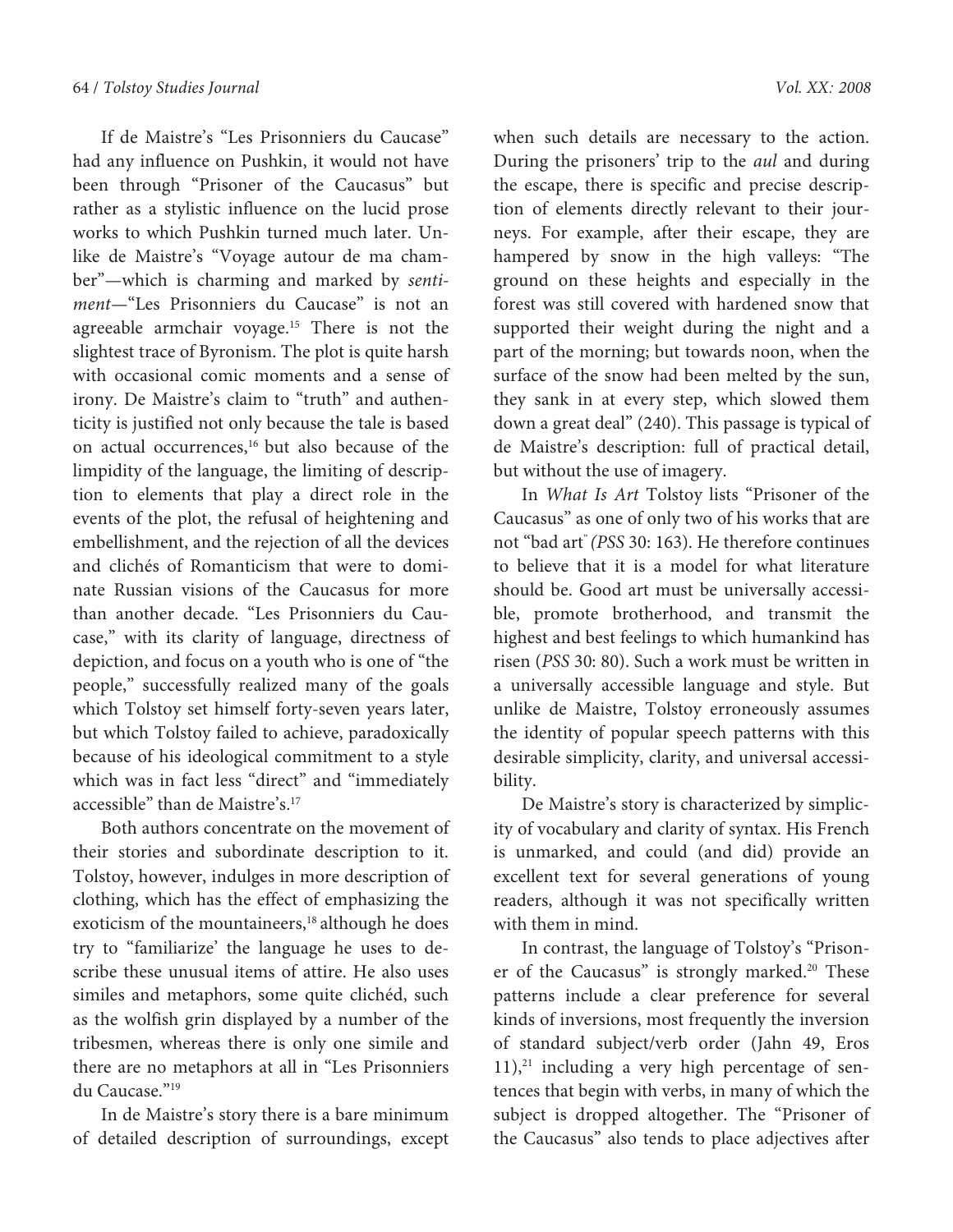the substantives that they modify and to describe exotic practices and objects in words that would be familiar to children (Виноградов 189).<sup>22</sup> F. M. Shchelgunova has noted that the frequency of «и» as an intensifier as well as a coordinator is much higher in "Prisoner of the Caucasus" than in Tolstoy's other works (even post-1880), where it usually indicates cause and effect.<sup>23</sup> Other scholars have noted Tolstoy's drastically shortened sentences and his almost total avoidance of dependent and relative clauses. Carol Carbone Eros in particular has commented that there is no instance of the use of который in "Prisoner of the Caucasus" (Eros 11). A considerable number of folkish words and a striking preference for diminutives and augmentatives are also evident throughout the story.

All of these practices create in Tolstoy's "Prisoner of the Caucasus" a language that is a form of skaz, which, like any stylization, impedes transparency, and would restrict newly literate adults, rather than opening to them the broader expressive and intellectual possibilities of standard Russian.<sup>24</sup> The resulting text is therefore not "simple" and "direct," and, despite its popularity as a text for children and the "good feelings" of charity and brotherhood it is said to promote, on balance, "Prisoner of the Caucasus" does not provide a good model for "writing for adults." Viktor Shklovsky has it right here: "Tolstoy's mistake …. was to believe that Homer was not for the people, but only for Tolstoy, and that Tolstoy himself was not for the people, with the exception of the popular stories (народные рассказы), his 'Prisoner of the Caucasus' and the Азбука (Primer)" (Шкловский 618).<sup>25</sup>

However, despite these stylistic differences, it is evident that Tolstoy and de Maistre share a common anti-romantic stance and a similar fidelity to the realistic observation of the same milieus and characters.<sup>26</sup> The basic narrative patterns of de Maistre's and Tolstoy's Caucasian prisoner stories are also strikingly similar, but Tolstoy has not adopted the stylistic clarity of the Savoyard uncle

of Russian realism. And although it would be folly to set "Les Prisonniers du Caucase" against such Caucasian works of Tolstoy as "The Cossacks" or Hadzhi Murat, it is fair to conclude that in "Les Prisonniers du Caucase" de Maistre had achieved before 1825 what Tolstoy declared to be his goal, aimed at, and missed in 1872. Furthermore, as Shklovsky and others have shown, the ways of influence may be extremely crooked. De Maistre was recognized as a master by both Mérimée and Stendhal.<sup>27</sup> Tolstoy's indebtedness to the latter and Turgenev's to the former were freely recognized by these writers themselves. Thus the Savoyard uncle's more oblique contributions to Tolstoy and to Russian literature in general come in through the windows, if not by the front door.<sup>28</sup>

> Elizabeth Klosty Beaujour Hunter College/CUNY Graduate Center

## **Notes**

- 1. The first ascension of the Montgolfier brothers' balloon was earlier that year.
- 2. "Le Prospectus de l'experience aérostatique de Chambéry," written before the ascension, as well as the more personal "Lettre de M. de S… a M. le Comte de C…contenant une relation de l'Experience Aérostatique de Chambéry," written after the successful flight on May sixth, were published anonymously in 1784 in Chambéry. The "Prospectus," as well as most of de Maistre's literary efforts and the rest of his scientific work, was to a large extent based on personal experience. It was his work on scientific memoirs, the result of his chemical experiments, that delayed his work on "Les Prisonniers du Caucase" in 1819.
- 3. Because he left the Sardinian army before formally being released from it, enemies later accused Xavier of being a deserter. This caused a variety of problems for him over the years.
- 4. Berthier, Xavier de Maistre: étude biographique et littéraire, 74 ff. Lombard. Xavier de Maistre), 16- 17. Lombard is one of the critics who has specu-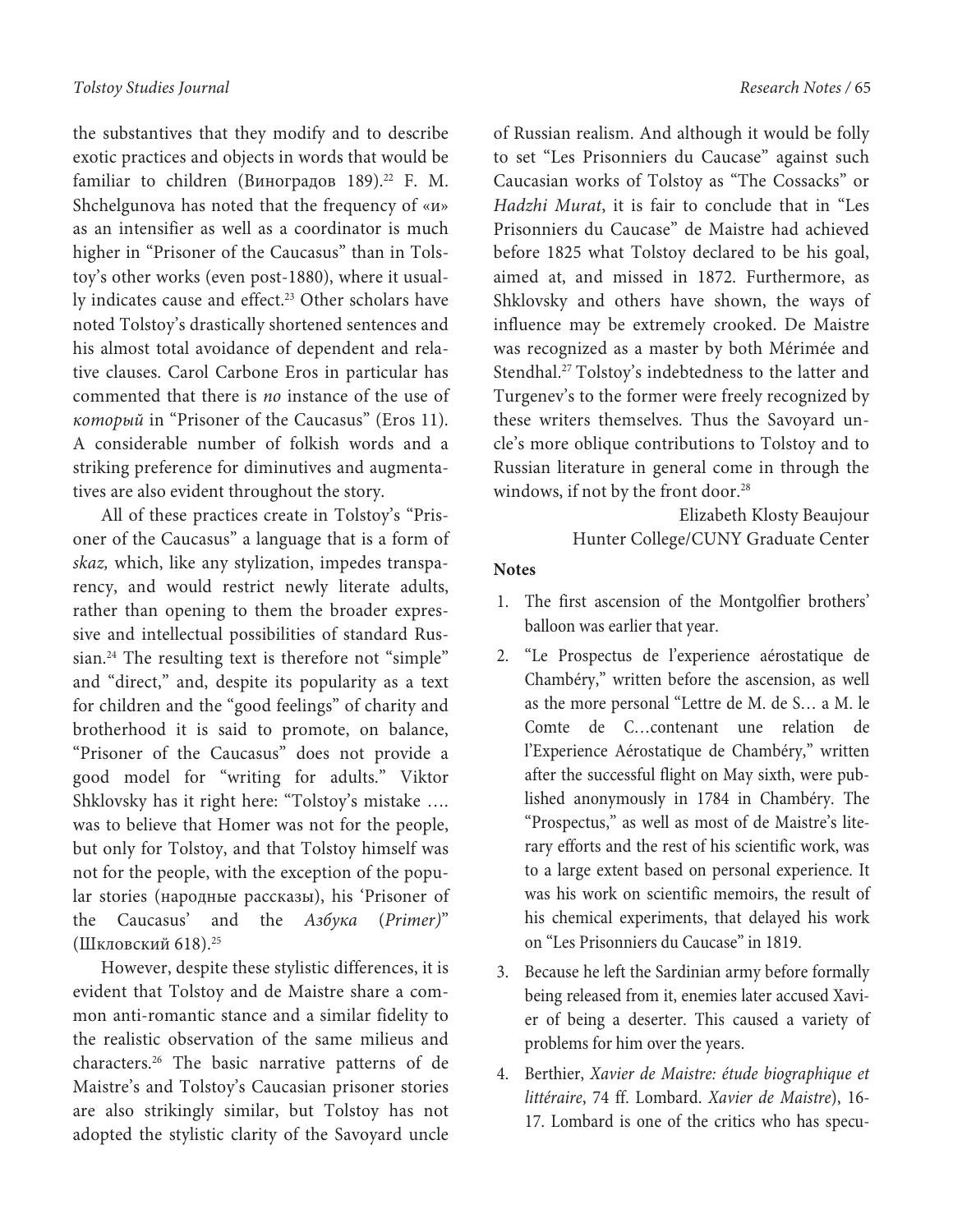lated that "Les Prisonniers du Caucase" may have influenced Pushkin. It is not impossible that the two discussed the Caucasus before Pushkin's departure for the south, especially if Xavier is in fact the author of an informal portrait of Pushkin, dated 1819 and found in the poet's effects after his death. See Eva Lundquist, "Xavier de Maistre: du 'Voyage autour de ma chambre' aux 'Prisonniers du Caucase,'" 384. If they did have such a discussion, it would, however, have been before the fact for Pushkin, who had not yet seen the Caucasus.

- 5. Tomashevsky, in his Пушкин и Франция quotes Pushkin's sister: "Our parents gathered cultivated people in their house, the majority of whom were French émigrés. Among these émigrés the most remarkable was Count [Xavier] de Maistre, who at that period was supporting himself by painting portraits, and who had established himself with his "Voyage autour de ma chambre" (Томашевский 66).
- 6. It is important to note that, unlike many other foreign officers in the service of Russia at this period, Xavier took the trouble to learn Russian, already starting in Switzerland before his arrival in Russia in 1800. His Russian became good enough for him to translate some of Krylov's fables into French. He gave up on translating Pushkin, however.
- 7. Letter to his brother Joseph, January 11, 1811. It should be noted that Xavier was very involved in projects to send Jesuits to Georgia and wrote a circumstantial report about the implantation of Catholicism in the Caucasus.
- 8. Tomashevsky also cites Nekrasov, but in a note adds prudently, "It must be said that the article somewhat exaggerates the role of de Maistre in the creation of Pushkin's "Prisoner" (роль … несколько преувелицчина) (Томашевский 449). That "somewhat" is good.
- 9. Many critics have speculated that Turgenev's "Живые мощи" ("Living Relics," published in lat-

er editions of A Sportsman's Sketches) owes much to this text. Melchior de Vogue, for example, says that "Le Lepreux" is "Ce prototype des 'Reliques vivants' de Turgenjev, si conforme au gout russe" (Le Roman russe 179).

- 10. The Болшая литературная энциклопедия of 1934 gives 1815 as the date of publication of "La Jeune Sibérienne" and 1875 (a typo?) for "Les Prisonniers du Caucase." The 1967 Краткая литературная энциклопедия gives 1815 as the publication date for both stories.
- 11. De Maistre also speaks of a third story, which he subsequently never published. Berthier thinks the third story was either "l'Histoire d'un prisonnier français" or "Catherine Fréminsky." De Maistre informed M. de Mareste, who was taking care of the publication, that he would not send the third story because "il rentrait trop exactement dans le commun des romans." Letter of May 11, 1824. Cited in Berthier, 131.
- 12. Work on the stories was delayed because for some months de Maistre had been doing chemical experiments (He published a number of articles in the Mémoires de l'Académie des Sciences de Turin and later in the scientific part of La Bibliothèque universelle de Genève), and wanted to write up his discovery and send it off before he completed the stories. The mémoire in question may well have been the one on the creation of a purple color for oil paint through a process involving the use of gold oxide. For the letter to Eulalie, see Klein 1106.
- 13. De Maistre is referring to Sophie Cottin's Elisabeth: ou les exilés de Sibérie. Cottin adds romantic attachments and admits, "The real heroine is much more meritorious than mine. She suffered much more. By having someone help Elisabeth and by terminating her journey at Moscow, I minimized the dangers she endured, and therefore her merit." (Preface to Elisabeth). De Maistre had met the real woman and he was incensed at Cottin's romanticization and trivialization of the story. He wrote "La Jeune Sibérienne," originally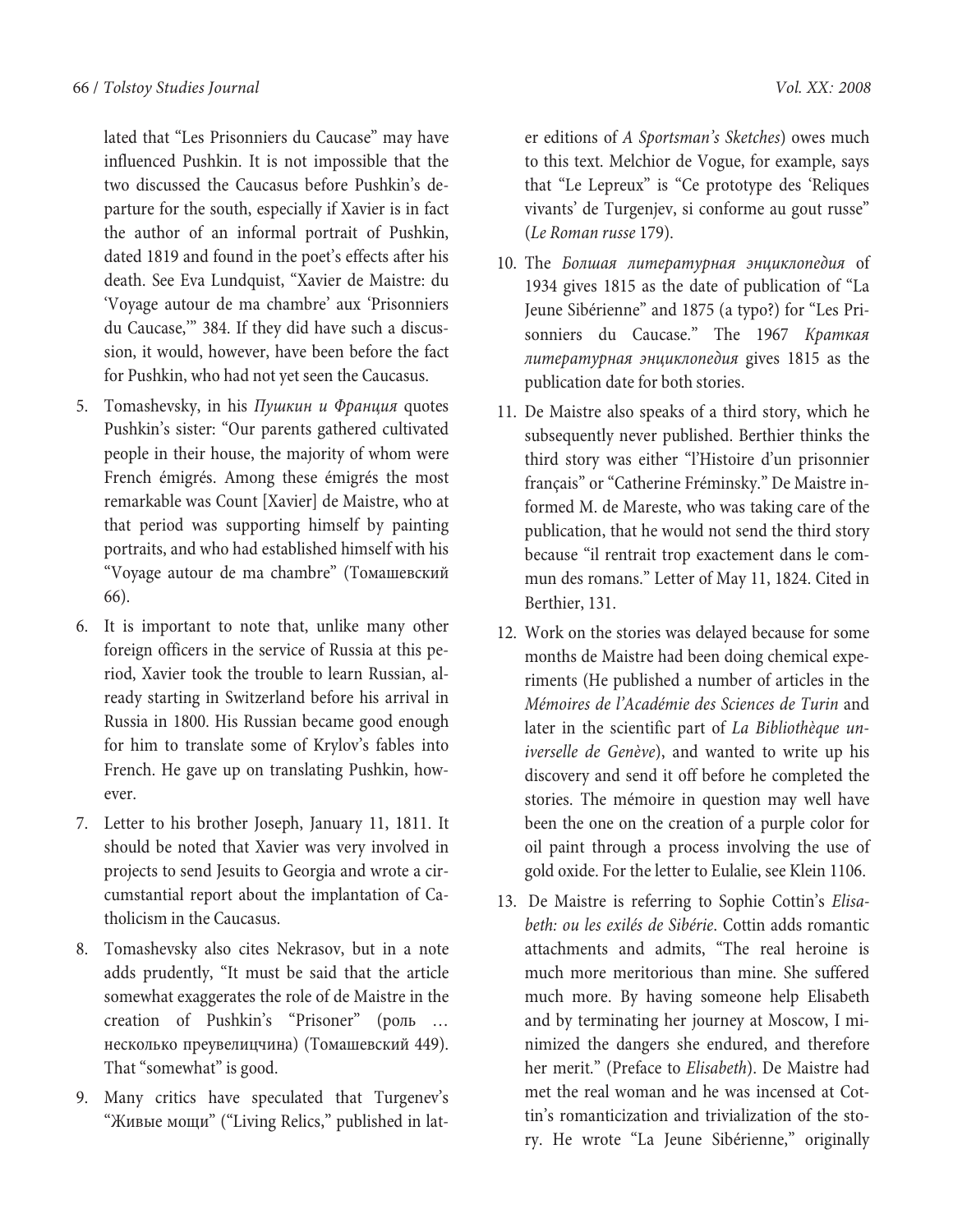titled "L'Histoire véridique de Prascovie Lopouloff," to set the record straight. The real heroine entered holy orders after her ordeal, where she died of pulmonary disease contracted during her winter journey.

- 14. Xavier de Maistre thought highly of Pushkin, whom he called "the great poet," but he supported Natalia after the duel. "One cannot reproach the poor widow, all of whose misfortune came from being too beautiful and too sought after. The husband was a hot head, his adversary a bad character; no one was really in love; vanity wounded everyone." Oeuvres inédites de Xavier de Maistre. Vol. 2, 103. The translation is Lombard's (Xavier de Maistre 20). Natalia and her four children lived for a while with the de Maistres before she remarried (Berthier 123-24).
- 15. As Layton observes, "Firmly rooted in the sentimental era prior to the conquest of the Caucasus, the zest for actual and armchair traveling was enormously intensified by Byronism in young Pushkin's time […]. The poetry of Byron both prompted Russians to go on journeys and served as a substitute for those who could not leave home" (Russian Literature and Empire 241). One must be careful to distinguish between captivity tales and imprisonment tales. Captivity tales, even the romantic ones, do not provide the kind of spiritual liberation achieved by some romantic prisoners who are depicted actually incarcerated behind walls, such as those described by Victor Brombert in his classic, The Romantic Prison. "Voyage autour de ma chambre" is gently related to the latter tradition.
- 16. The "veracity" of "Les Prisonniers du Caucase" comes from de Maistre's own military experience in the area and also from General Delpozzo (de Maistre, letter to his brother Joseph, written February 4, 1811. Published by Klein in the Correspondant of December 10, 1902, 925).
- 17. The tradition of Caucasian imprisonment does not stop with Tolstoy, of course. The most recent va-

riant, Vladimir Makanin's "Кавказский пленный," reverses the traditional pattern by having a young Chechen held for ransom by two Russian soldiers. Many other examples exist (e.g., Ергушов). The only interesting aspect of this one is that he picks up character names from earlier well-known Caucasian stories.

- 18. Neither author mentions the mountaineers' practice of cutting off heads, hands, or ears as trophies, or the fact that some of the Cossack troops and "pacified" mountaineers did the same. The practice may, however, be the source of the oneiric bloody head in N. M's tale.
- 19. There is only one comparison in the whole story. When the escapees finally spy the plain beyond the last lower range of hills, there is a simple simile: "…ils découvrirent, au delà des montagnes plus basses qui se croisaient devant eux, l'immense horizon de la Russie semblable à une mer éloignée" (241).
- 20. Numerous studies have examined the characteristic patterns of usage in the story: Jahn 49; Щелгунова 87-93; Илина 75-80; Николаева 59- 63.
- 21. Tolstoy's insistence on verbs, especially verbs of motion and verbs in the perfective mode as expressive of rapid action, as well as his occasional use of imperfective forms in intervals where the action slows, has also been frequently remarked upon (Николаева 60), as has his use of verbs in somewhat archaic or idiosyncratic forms that privilege concrete meanings.
- 22. Vinogradov cites M. A. Ribnikova, "Рассказы Толстого для детей," 28. According to Rybnikova, this inversion stresses and transmits the unusualness of what the protagonist, Zhilin, is seeing. Vinogradov adds that this word order is also a characteristic of a child's speech when he is paying attention to the quality of the occurrence (189).
- 23. This combination of coordinating and intensifying functions was, she says, characteristic of popular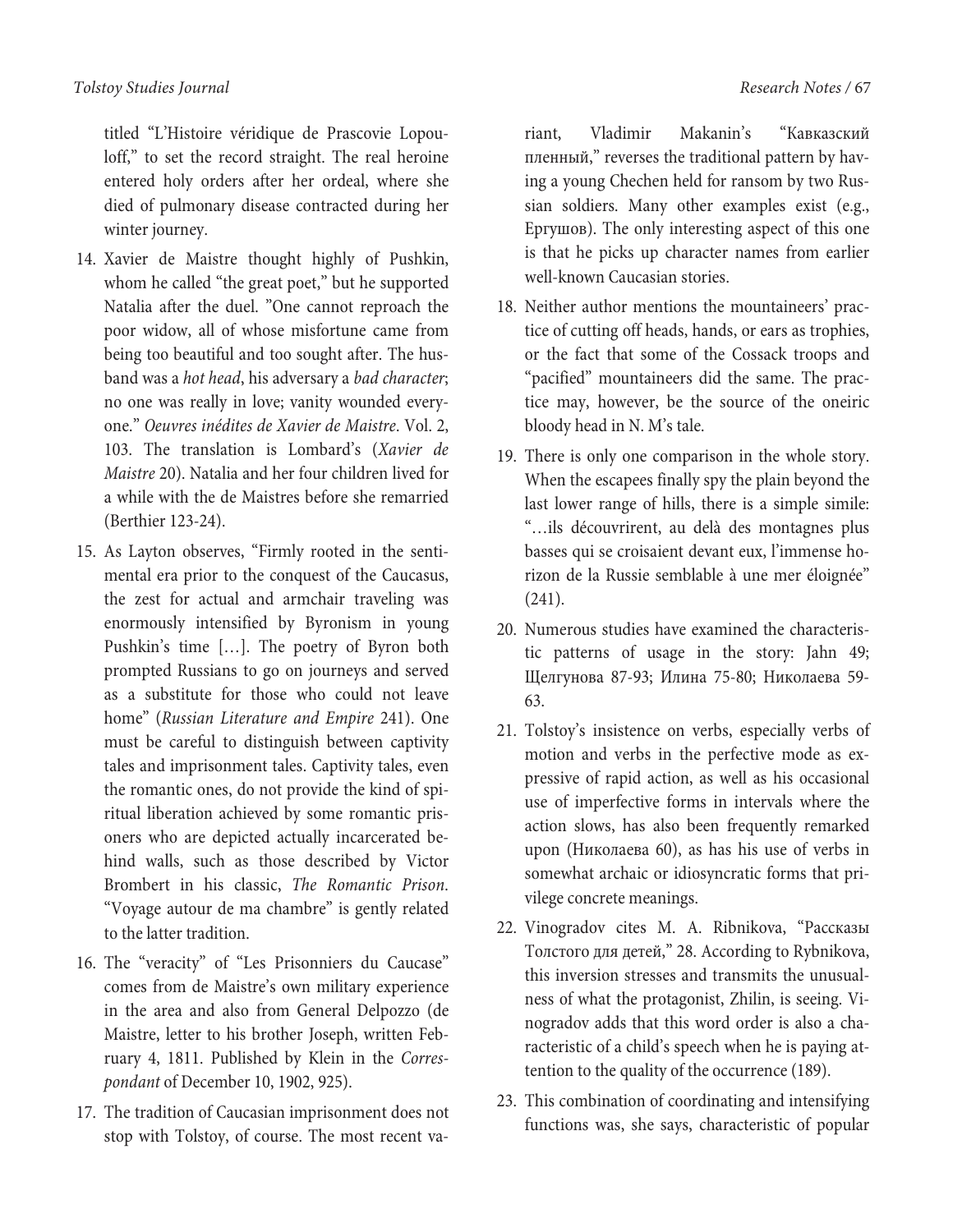spoken language. She notes that Tolstoy's use of this pattern is striking and in many positions: before particles, before verbs in general, and, above all, before verbs of speaking and thinking and in dialogues.

- 24. It may be unfair to remind the reader of the lack of success of Tolstoy's Power of Darkness [Властъ тъмы] among the popular audiences for which it had been written. It is probable that the problem was as much the inability of the actors to catch peasant rhythms and body language, as it was Tolstoy's "peasant" language (Stanislavsky 400- 03).
- 25. Without necessarily adopting his conclusion as to how to bring it about, one may also agree with Lenin that Tolstoy should be part of the patrimony of the people: "So that Tolstoy's great works can be accessible to everyone, one must fight, and continue to fight, against the social order that has condemned millions and tens of millions of men to ignorance, intellectual stupor, a life sentence of hard labor and misery; for this, socialist revolution is necessary" (Lenin, cited in Шкловский 618).
- 26. Popov opines that Tolstoy must have read N. M.'s «Кавказский пленник» and said to himself "Not right, not right" ("Не так, не так") and that he therefore wrote his own "Кавказский пленник" in answer to it (Попов 190-92; quoted in Виноградов 184) N. M. was the author of a "Кавказский пленник" which was published in 1838 in Библиотека для чтения. Although there is speculation that N. M. was N. Murv'ev and this story was a prose adaptation of his "Кавказский пленник" poem of 1828, N. M. remains unidentified. The scenario in which Tolstoy would have said "Не так, не так" is anyhow rather unlikely, since Tolstoy was ten when N. M's story appeared, and there was no reason for it to have ever been reprinted. Tolstoy did say that Marlinsky provided his introduction to the Caucasus, and it therefore makes more sense to assert, as some critics do,

that Tolstoy's Caucasian stories are an attempt to answer Marlinsky's manner.

- 27. Sainte-Beuve has observed that there was "dans ce talent d'ordinaire tout gracieux et doux, une faculté d'audace qui ne recule au besoin devant aucun trait de la réalité et de la nature, même la plus sauvage. M. Mérimée pourrait envier ce personnage d'Ivan (on sait que Mérimé et Stendhal, avant de composer leurs œuvres, ont lu les contes de Xavier), de ce brave domestique de major à la fois fidèle et si féroce, et qui donne si lestement son coup de hache à qui le gêne." (Quoted in Berthier 297).
- 28. It would also be interesting to follow the development of Dumas, père (1803-70), who had read de Maistre well before writing many of his own escape stories and before his own trip to the Caucasus about which he wrote some extraordinary travel notes. Dumas, as might have been expected, preferred Marlinsky, whom he translated and "adapted" and whose stories are until this day published in France under Dumas' name (see Dumas).

## **Works Cited**

- Berthier, Alfred. Xavier de Maistre: étude biographique et littéraire. Paris/Lyon: Librairie catholique Emmanuel Vitte, 1921.
- Brombert, Victor. The Romantic Prison. Princeton: Princeton University Press, 1978.
- Cottin, Madame (Sophie). Elisabeth: ou les exilés de Sibérie. London: R. Juigné, 1810.
- Dumas, Alexandre (père). Romans caucasiens. Paris: Editions des Syrtes, 2001.
- Ергушов, П. Кавказкий пленник: повесть из времен гражданской войни. Прага: Издание автора, 1929.
- Eros, Carol Carbone. "Tolstoj's Tales of the Caucasus and Literary Tradition." Diss. U of Wisconsin, 1973.
- Илина, Е. "О «Кавказском пленнике» Л. Толстого." Вопросы детской литературы (1954): 75-80.